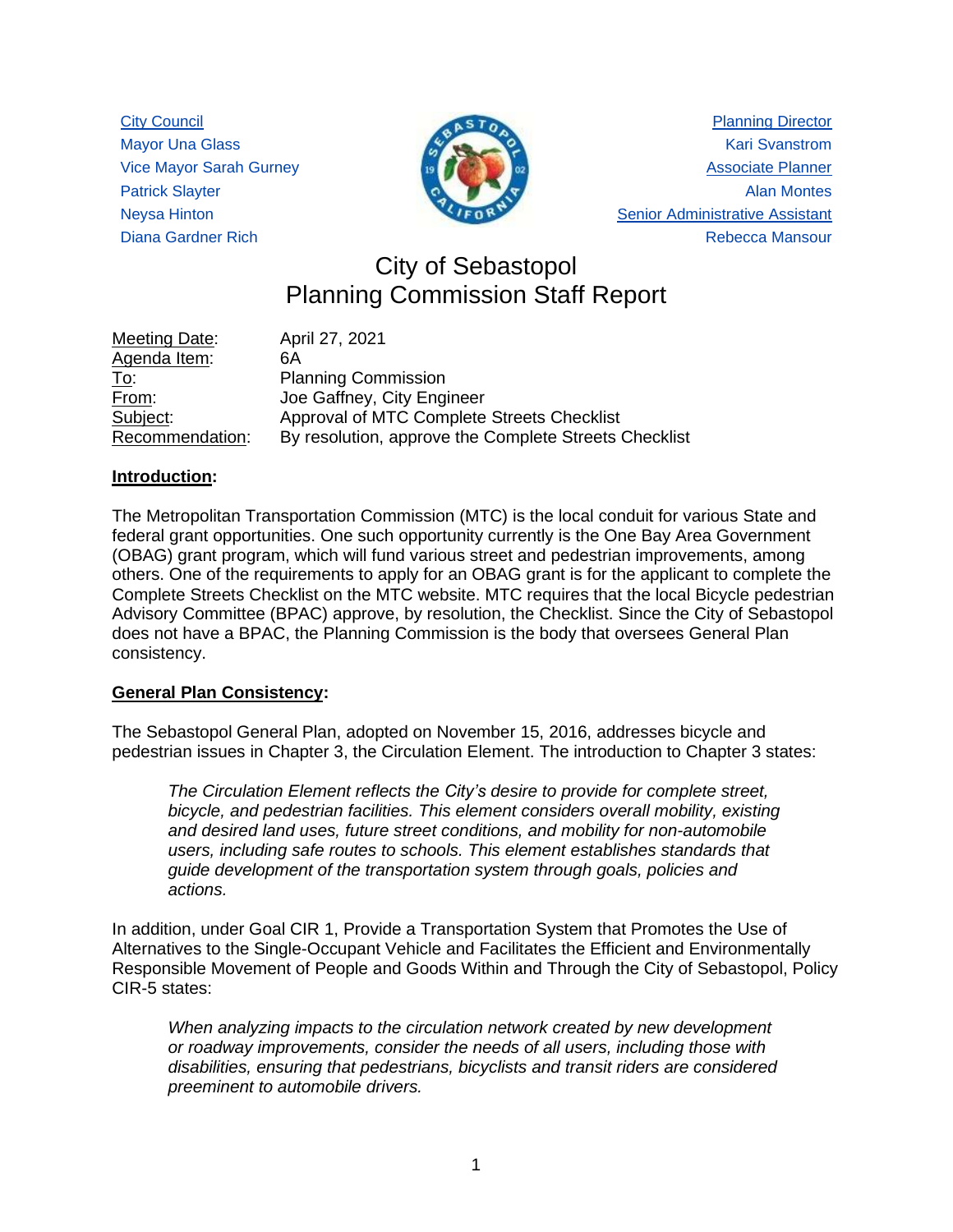In addition, Policy CIR-6 states:

*When evaluating circulation improvement needs, and in reviewing major development proposals, consider impacts for all modes of transportation, including pedestrians, bicyclists, transit and vehicles.*

These two policies are directly addressed in the MTC Complete Streets Checklist.

#### **Environmental Review**:

The Draft Environmental Impact Report for the 2016 Sebastopol General Plan Update was published for public comment in May 2016. The Final Environmental Impact Report was filed with the State Clearing House in July 2016.

#### **City Departmental Comments:**

As of the date of this agenda item, no comments have been received from City staff regarding the Complete Streets Checklist

#### **Required Findings:**

The Planning Commission should find that the Complete Streets Checklist comports with the City's General Plan Circulation Element.

#### **Analysis:**

The Complete Streets Checklist addresses issues such as trip demand for bicyclists, conformance of the design to local and state standards, and provisions for bicycles and pedestrians during construction. The checklist is completed and submitted online for each intersection in a proposed project.

Sebastopol is currently applying for Quick Strike grant funding to improve the following intersections with sidewalk access ramps and crosswalks:

- SR 116/Hurlbut ADA ramps
- SR 116/Ellis Ct ramps
- [SR 116/Cleveland ADA ramps](https://completestreets.mtc.ca.gov/checklists/1332)
- SR 116/N Main St ADA ramps
- SR 116/Wallace ADA ramps
- SR 116/Fannen ADA ramps
- SR 116/Maple ADA ramps
- SR 116/Cooper ADA ramps
- Bodega/Florence Pedestrian Crossing Improvements
- Bodega/Robinson Pedestrian Crossing Enhancements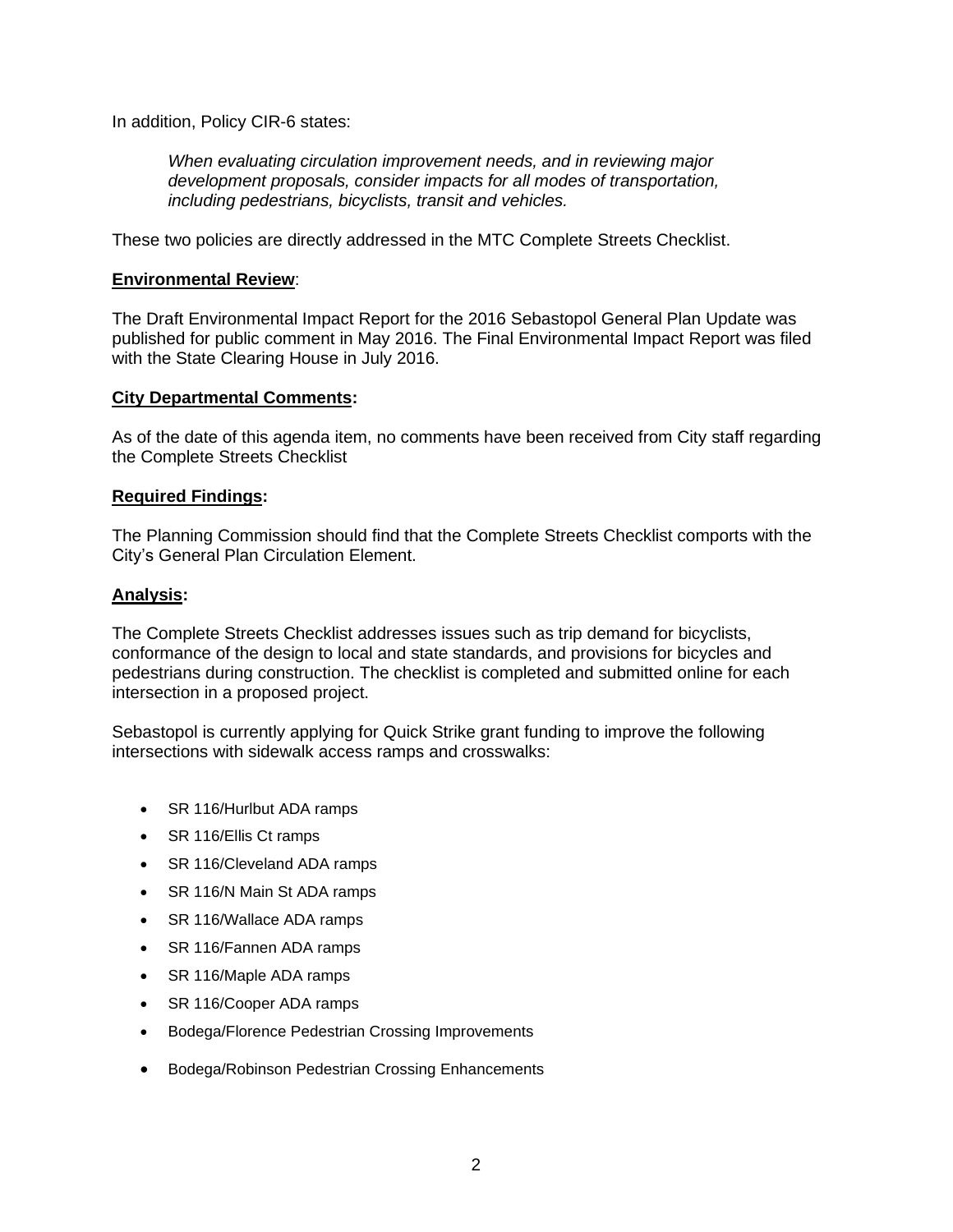#### **Public Comment:**

No public comments have been received as of the writing of this staff report.

## **Recommendation:**

That the Planning Commission approve, by resolution, the MTC Complete Streets Checklist. **Attachments:**

Resolution Of The Planning Commission Of The City Of Sebastopol Approving The Metropolitan Transportation Commission's Complete Streets Checklist

Complete Streets Checklist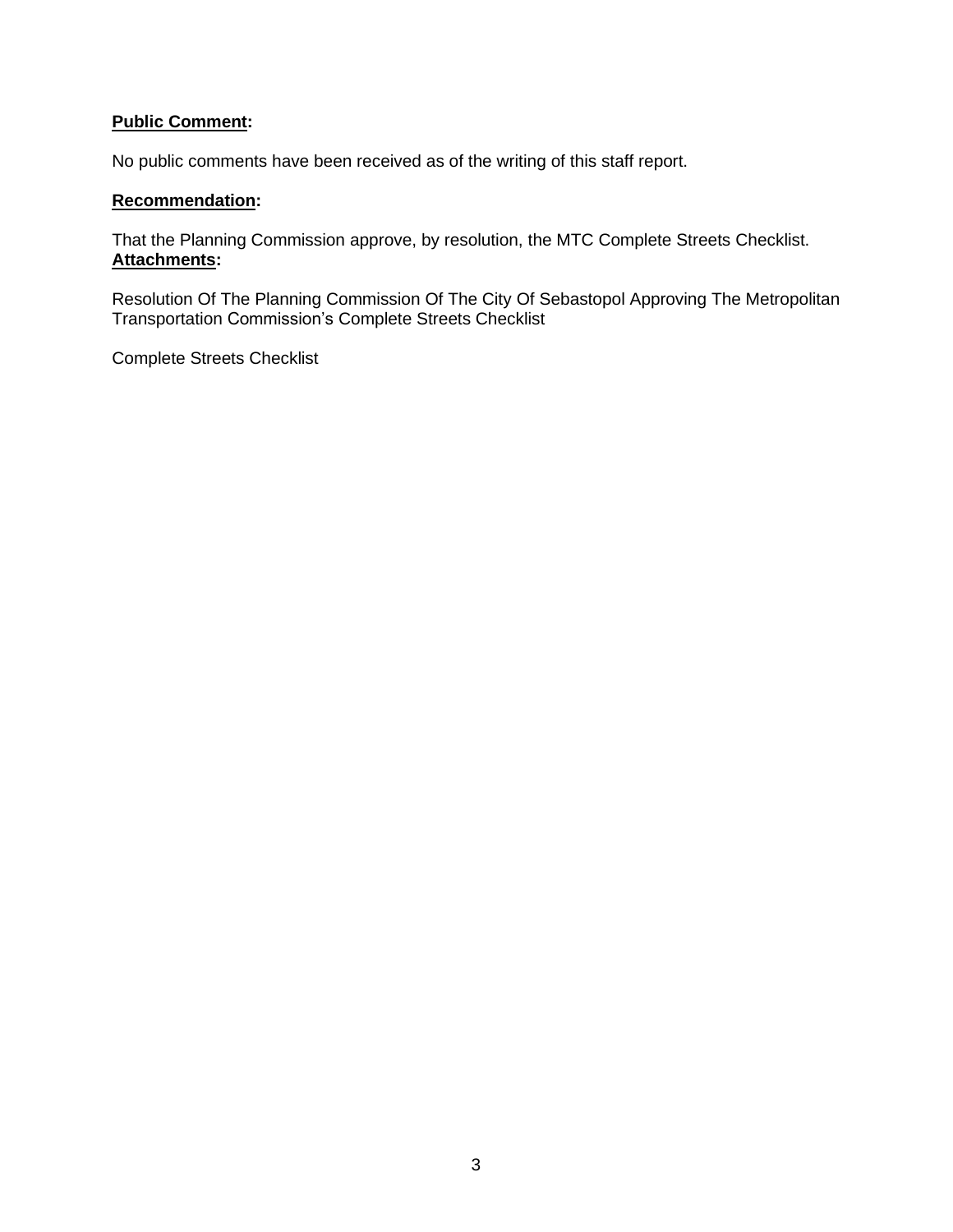## RESOLUTION NO. 201-

## RESOLUTION OF THE PLANNING COMMISSION OF THE CITY OF SEBASTOPOL APPROVING THE METROPOLITAN TRANSPORTATION COMMISSION'S COMPLETE STREETS CHECKLIST

WHEREAS the City of Sebastopol is required to comply with the Metropolitan Transportation Commission (MTC) requirements to apply for funding under the One Bay Area Grant (OBAG) program; and

WHEREAS, in accordance with MTC Resolution 3765, agencies applying for regional transportation funds must complete the Complete Streets checklist to document how the needs of bicyclists and pedestrians were considered in the process of planning and/or designing the project for which funds are being requested; and

WHEREAS this guidance pertains to transportation projects that could in any way impact bicycle and/or pedestrian use, whether or not the proposed project is designed to accommodate either or both modes; and

WHEREAS MTC requires that the Complete Streets checklist be reviewed and approved by a city's Bicycle and Pedestrian Advisory Committee (BPAC), or, if a BPAC is not present, by the city's Planning Commission.

NOW, THEREFORE, THE PLANNING COMMISSION DOES HEREBY ADOPT THIS RESOLUATION APPROVING THE MTC COMPLETE STREETS CHECKLIST.

Approved on April 27, 2021 by the following vote:

AYES: NOES: ABSTAIN: ABSENT:

Certified:  $\blacksquare$ 

Kari Svanstrom, Planning Director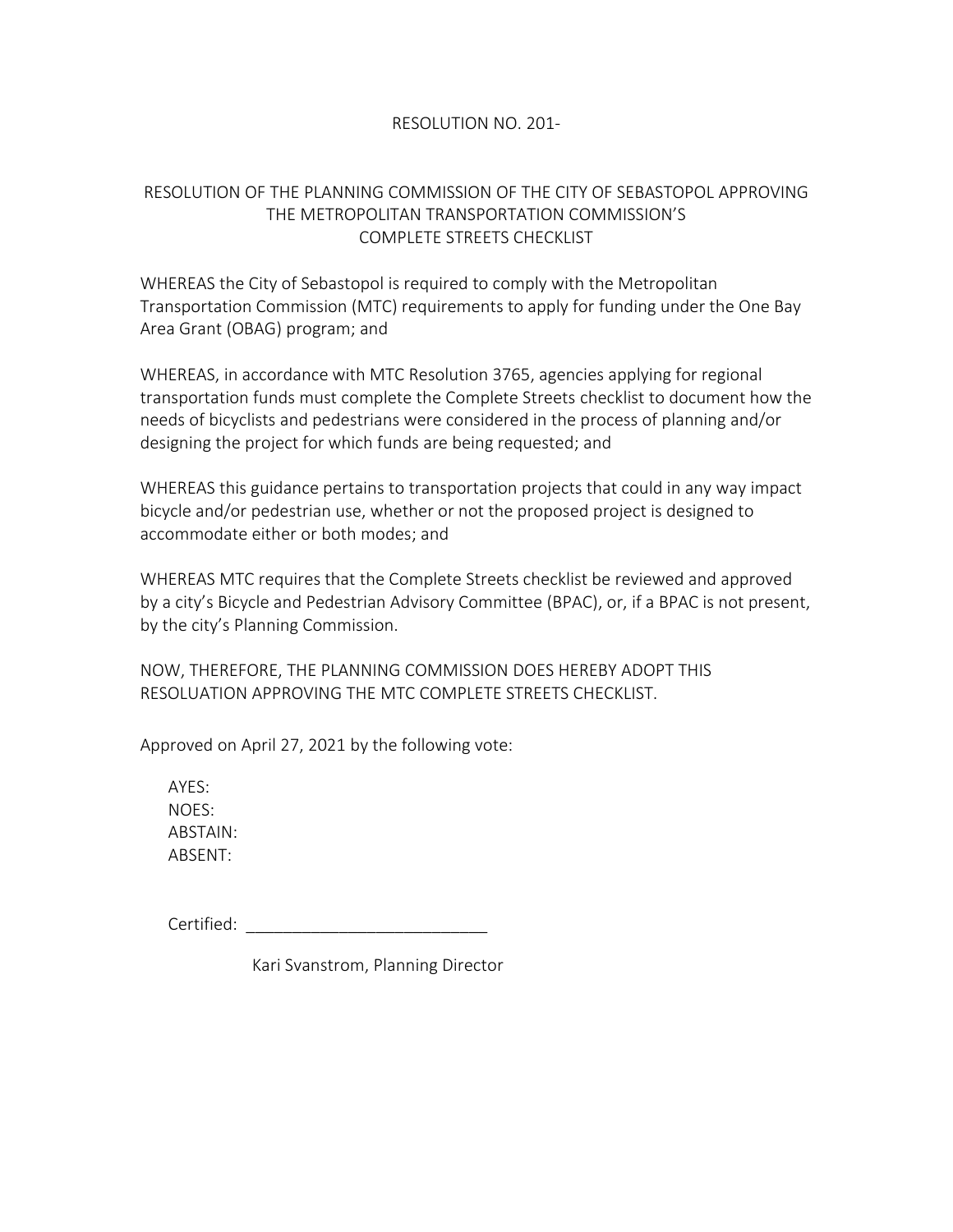

# **COMPLETE STREETS CHECKLIST**

Project name:

Project description:

County:

Jurisdiction/agency:

Project location:

Contact name:

Contact phone:

Contact e-mail:

Contact address:

# **Preamble**

In accordance with MTC Resolution 3765, agencies applying for regional transportation funds must complete the Complete Streets checklist to document how the needs of bicyclists and pedestrians were considered in the process of planning and/or designing the project for which funds are being requested. Project sponsors must document, for projects that do not accommodate bicyclists *and* pedestrians, why they do not include such accommodations. According to the resolution, this checklist is intended for use on projects at their earliest conception or design phase.

This guidance pertains to transportation projects that could in any way impact bicycle and/or pedestrian use, whether or not the proposed project is designed to accommodate either or both modes. Projects that do not affect the public rightof-way, such as bus-washers and emergency communications equipment, are exempt from completing the checklist.

A number of questions include a list of accommodations or options to select from. Please see the website <http://completestreets.mtc.ca.gov/> for the full checklist.

# **I. Existing Conditions**

#### **PROJECT AREA**

- a. What bicycle and pedestrian accommodations are currently included on the facility or on facilities it intersects or crosses? Please check all that apply (list of accommodations provided).
- b. If there are no existing pedestrian or bicycle facilities, how far from the proposed project are the closest parallel bikeways and walkways?
- c. Please indicate needed pedestrian, bicycle, or transit improvements in the project area that staff or the public have identified.
- d. Please describe the overall context of the project area.
- e. What existing challenges could the proposed project improve for bicycle, pedestrian, or transit travel in the vicinity of the proposed project?

#### **<sup><b>@**</sup>DEMAND

What trip generators (existing and future) are in the vicinity of the proposed project that might attract walking or bicycling customers, employees, students, visitors or others?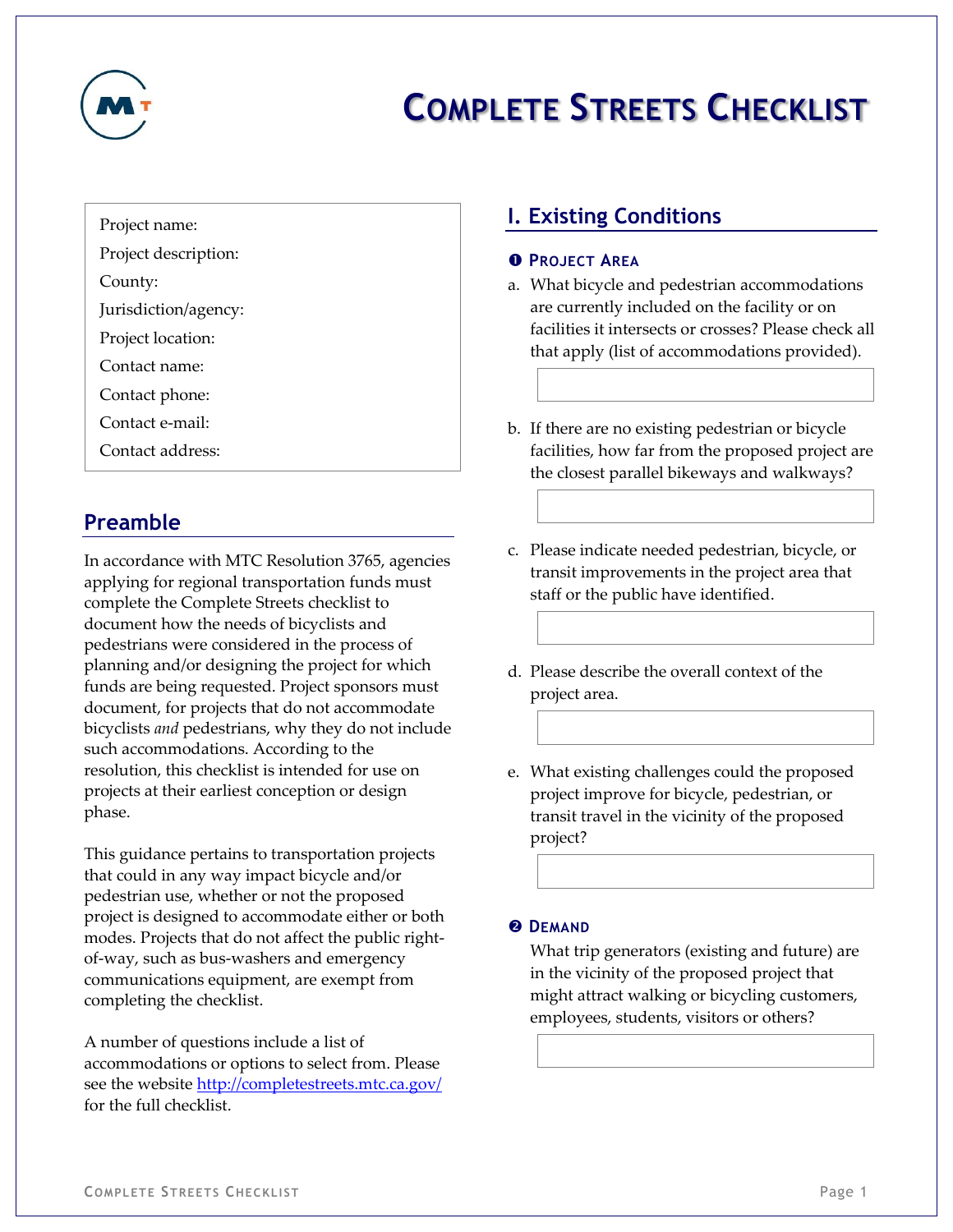#### **COLLISIONS**

Have you considered collisions involving bicyclists and pedestrians along the route of the facility? If so, please provide the number of collisions and describe the outcomes of each. What resources have you consulted?

## **II. Plans, Policies and Process**

#### *<u><b>***PLANS**</u>

- a. Do any adopted plans call for the development of bicycle or pedestrian facilities on, crossing or adjacent to the proposed facility/project?
- b. Is the proposed project consistent with these plans?

#### **POLICIES, DESIGN STANDARDS & GUIDELINES**

- a. Do any local, statewide or federal policies call for incorporating bicycle and/or pedestrian facilities into this project?
- b. If this project includes a bicycle and/or pedestrian facility, which applicable design standards or guidelines have been followed?

#### **REVIEW**

What comments have been made regarding bicycle and pedestrian accommodations at BPAC, stakeholder, or public meetings at which the proposed project has been discussed? How have you responded to comments received?

## **III. The Project**

#### **PROJECT SCOPE**

What accommodations, if any, are included for bicyclists and pedestrians in the proposed project design?

#### **HINDERING BICYCLISTS/PEDESTRIANS**

- a. Will the proposed project remove an existing bicycle or pedestrian facility or block or hinder bicycle or pedestrian movement? If yes, please describe situation in detail.
- b. If the proposed project incorporates neither bicycle nor pedestrian facilities, or if the proposed project would hinder bicycle or pedestrian travel, list reasons why the project cannot be re-designed to accommodate these facilities:
	- Was a road diet or car parking removal considered?
	- What would be the cost of the added bicycle and/or pedestrian facility?
	- If the proposed project incorporates bicycle or pedestrian improvements, what proportion is the bicycle and/or pedestrian facility of the total project cost?
	- If right-of-way challenges are the reason for the hindrance, please explain the analysis that led to this conclusion.

#### **CONSTRUCTION PERIOD**

How will access for bicyclists and pedestrians be maintained during project construction?